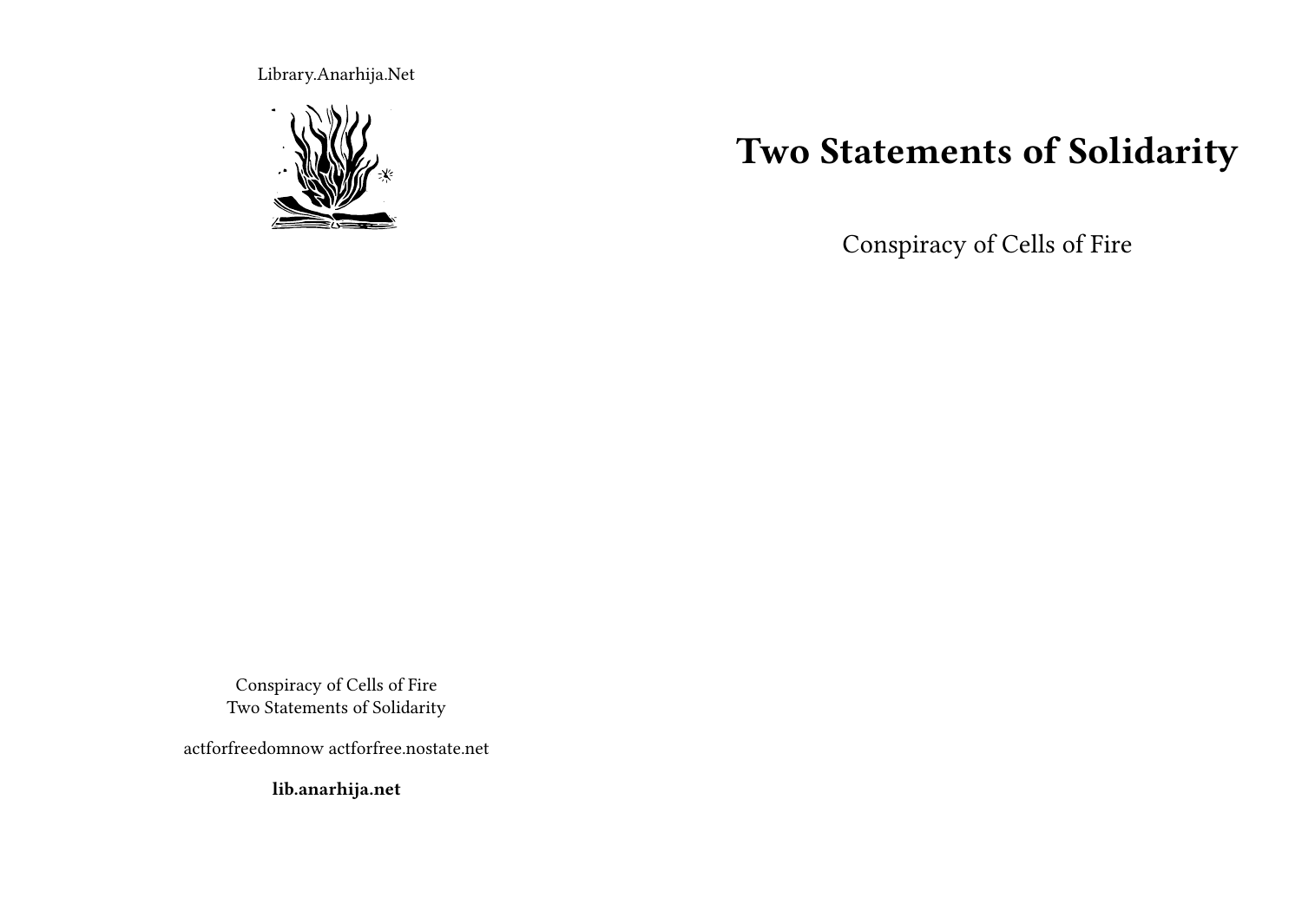# **Contents**

| A flame of solidarity from the CCF for the brothers and    |   |
|------------------------------------------------------------|---|
|                                                            |   |
| Statement of solidarity by the anarchist revolutionary or- |   |
| ganization Conspiracy Cells of Fire which was read         |   |
| during the second trial of the Halandri case on 2/3/       |   |
| 12 by Damiano Bolano $(2012)$                              | 5 |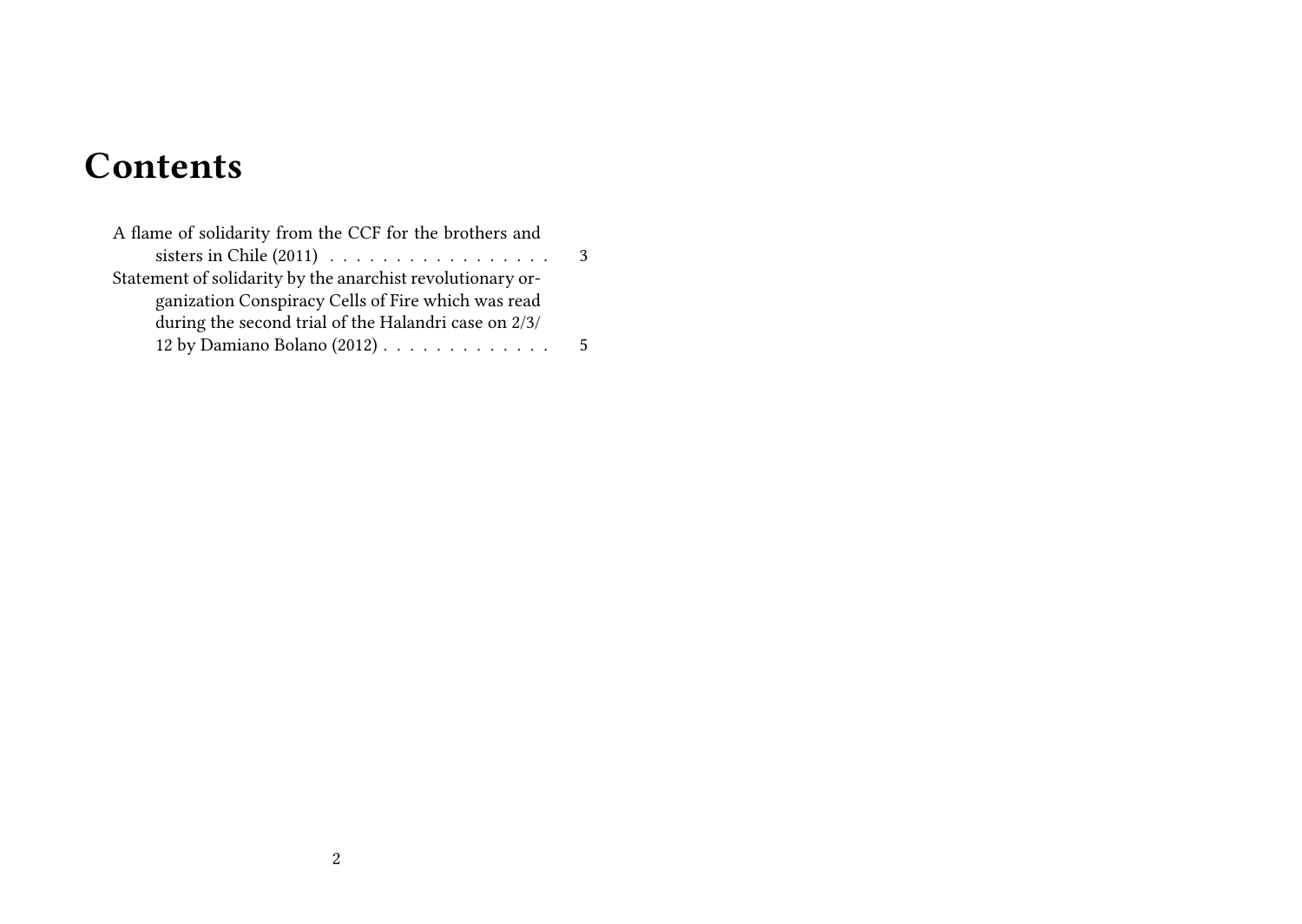anti-cpitalist Resistance which unites us with every Subversive, Autonomous, Anarchist Revolutionary prisoner who from different places and different camps of death and isolation, keeps the insurrection alive, seeking the social revolution and the vanishing of class society".

At the same time, 'we wink' to Anarchists Revolutionaries BABIS TSILIANIDIS, DIMITRIS DIMTSIADIS, SOCRATES TZIFKAS, and GIANNIS SKOULOUDIS who through their guerrilla action and their decent attitude in prison factually oppose everything we hate as anarchists, as fighters. …….. To end, we demand the immediate release of Anarchist STELLA ANTONIOU who the pigs of authority vengefully refuse all of her release applications when there are serious health conditions.

### **LONG LIVE THE INFORMAL ANARCHIST FEDERATION ND THE INTERNATIONAL REVOLUTIONARY FRONT**

### **A flame of solidarity from the CCF for the brothers and sisters in Chile (2011)**

*When the prison bars stop our hands from throwing the fire of anarchy into the world of power, our words become the sharp rasp of escape.*

Armed with thoughts, desires, secret plans, new conspiracies, we give a warmest embrace in our imaginary meeting with the comrades of action across the world.

Now we want our voice to reach our brothers and sister in distant Chile to Luciano (Tortuga) prosecuted on November 22 and to Monica, to Felipe, to Francisco, to Omar, and Carlos on November 28, because they are anarchists and enemies of power.

Of course we do not forget Marcelo, Freddy and Juan as their trial started on the 11th of this month.

Comrades, you are so far away and yet you feel so close.

It is the same rage we feel when we hit the state, the same contempt that we show for the silent compromised crowd, the same passion with which we are fighting for anarchy, the same hatred of the prisons that want to keep us hostage.

The Chilean State and the authorities of the states of the world must know that not one comrade will be left alone.

We exist everywhere, anarchists who act, for whom anarchy is not cheap ideological chatter but the only authentic way of life.

So, one thing is certain. We have not yet said our last word. We are starting an infinite insurrectionary journey, with the new nihilism and immediate action for the realization of anarchy as our compass. Our name is our soul named FAI / IRF. The Informal Anarchist Federation-International Revolutionary Front is the new Black International of Anarchists of Praxis.

We know that sometime we will meet in Athens, Santiago, in the here and now, always.